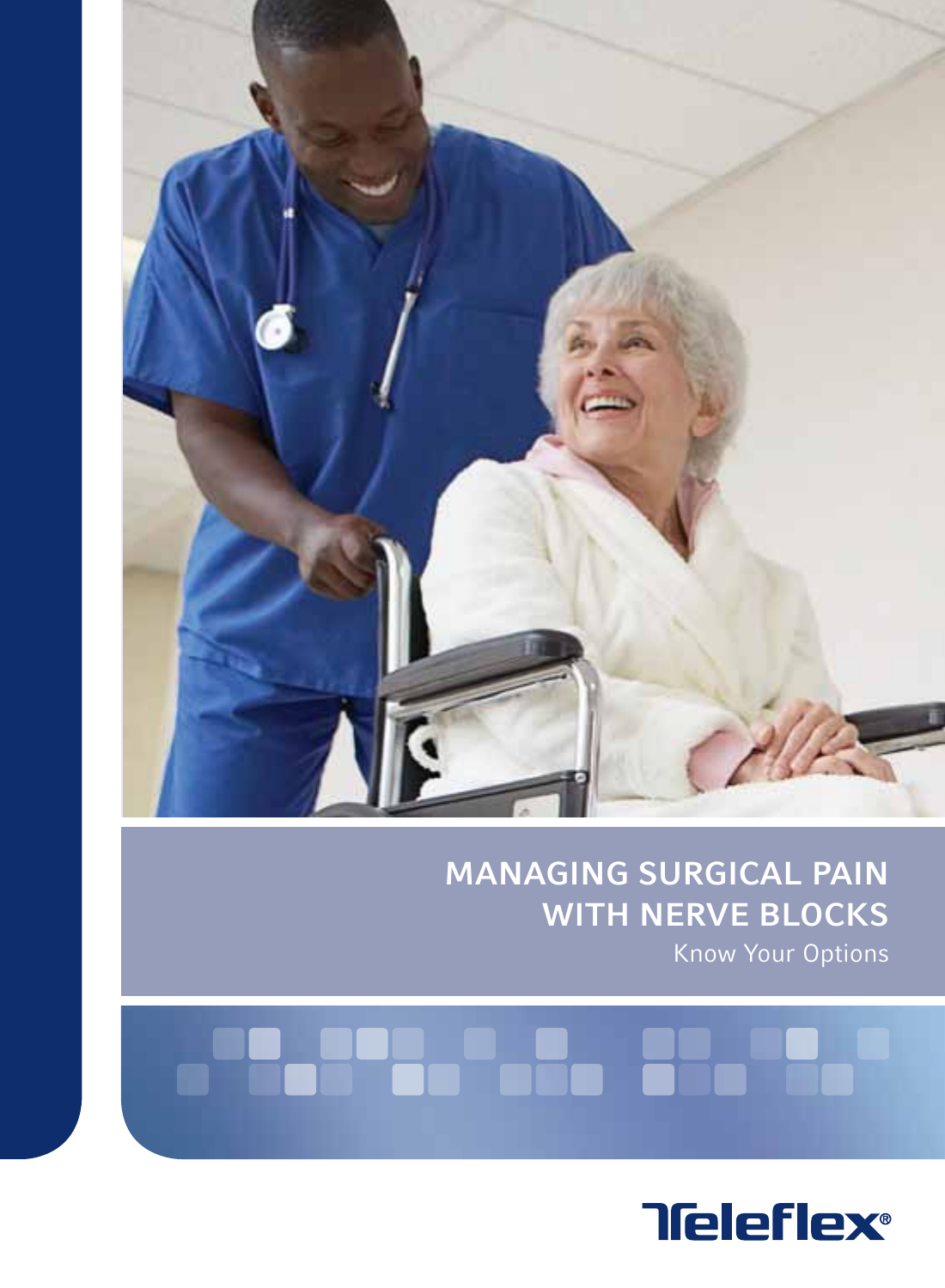#### KNOW YOUR OPTIONS

- WHAT IS A NERVE BLOCK
- **FILE BENEFITS COMPARED WITH GENERAL ANESTHESIA**
- HOW IT CAN HELP YOU RECOVER FASTER AND GO HOME SOONER
- **POTENTIAL COMPLICATIONS AND SIDE EFFECTS**



Peripheral nerve blocks provide a safe, comfortable way to reduce pain during and after surgery. They are proven to enable patients to recover quickly, with a reduced chance of the fatigue and nausea associated with having general anesthesia. To help you talk to your surgeon and anesthesiologist about your upcoming surgery, this guide provides answers to some of the most common questions about peripheral nerve blocks.

#### Table of Contents

| <b>WHAT IS A PERIPHERAL</b>   |  |
|-------------------------------|--|
| <b>HOW A PERIPHERAL NERVE</b> |  |
| SHOULDER AND ARM SURGERY  10  |  |
|                               |  |
|                               |  |
| POTENTIAL COMPLICATIONS       |  |
|                               |  |
|                               |  |
|                               |  |

The information in this booklet is adapted from **Understanding Nerve** Blocks for Surgery and Acute Pain by Dr. André Boezaart. We extend our sincere thanks to Dr. Boezaart for the use of this material and his time and dedication to the field of peripheral nerve blocks.

The content in this guide is provided to assist healthcare professionals in educating patients about their medical conditions. It is not intended to be used for diagnoses, nor as a substitute for a thorough discussion with your physician of the risks and benefits of the procedure, or for medical advice from, or treatment by, a physician, nurse, or other qualified healthcare professional.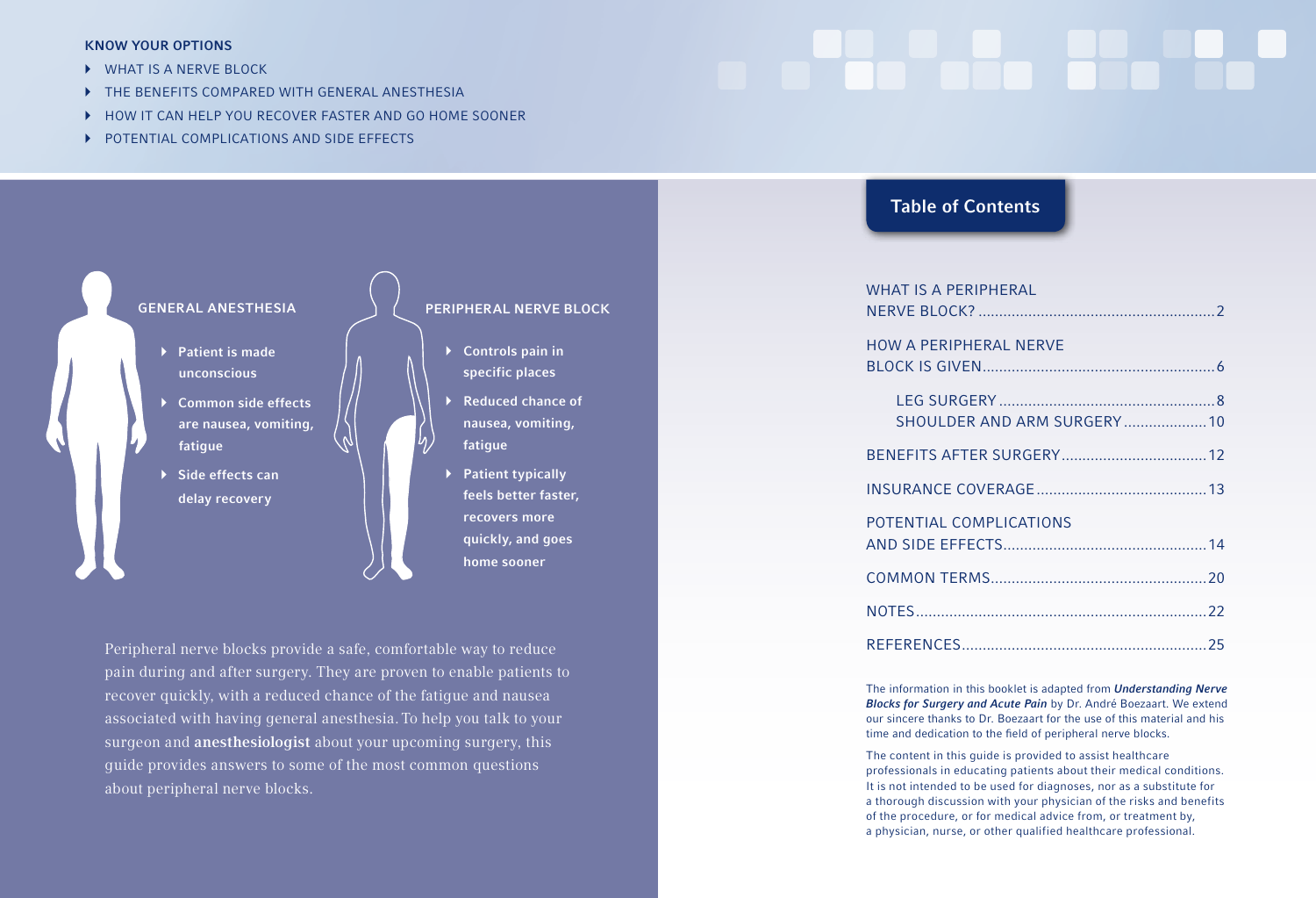## WHAT IS A PERIPHERAL nerve block?

Ask your doctor if a peripheral nerve block is right for you.

How does a peripheral nerve block manage pain?

- ▶ Keeps nerves from sending pain signals to the brain
- $\rightarrow$  Similar to a dentist numbing part of the mouth before filling a tooth

Peripheral nerves send messages to and from your brain about sensation and movement. A peripheral nerve block delivers numbing medication near the nerve. This temporarily reduces the messages from the nerve to your brain. It's similar to when the dentist numbs a specific area of your mouth before filling a tooth. The most common medications used for blocks include local anesthetics like lidocaine (often used by dentists), bupivicaine and ropivicaine.

How is a peripheral nerve block different from general anesthesia?

- ▶ Peripheral nerve block reduces pain in a specific area; general anesthesia makes the patient unconscious
- $\rightarrow$  With nerve blocks, there is a reduced chance of nausea, vomiting and fatigue; common side effects of general anesthesia
- $\rightarrow$  With nerve blocks, the patient typically feels better faster, recovers more quickly and goes home sooner

First, a nerve block is a form of regional anesthesia that controls pain in a specific part of the body; general anesthesia controls pain by making the patient unconscious. Second, peripheral nerve blocks don't have many of the unpleasant side effects of general anesthesia, including post-operative nausea, vomiting and fatigue. Third, patients typically recover more quickly after surgery that uses a nerve block. They often feel better faster and can go home sooner.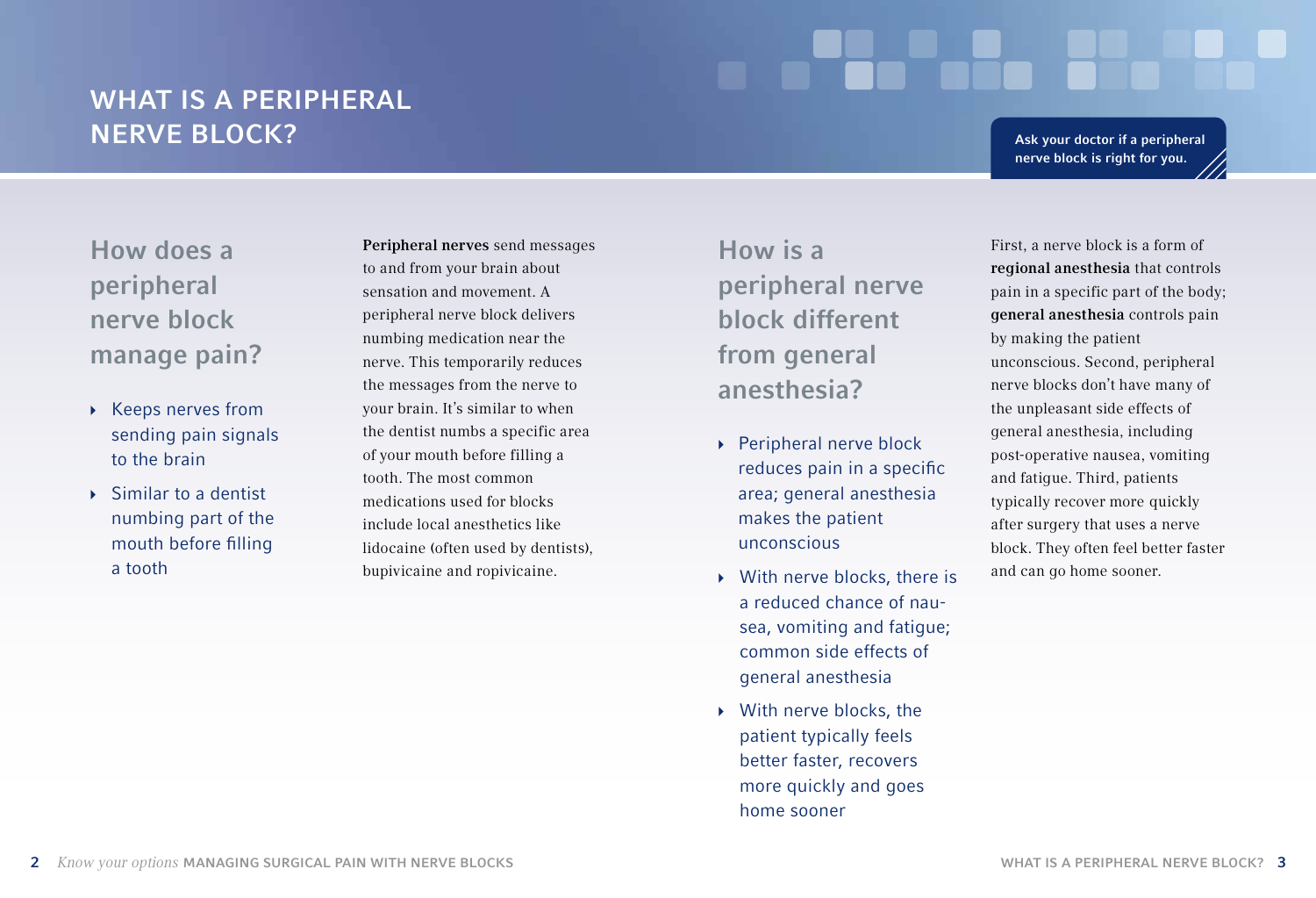# WHAT IS A PERIPHERAL NERVE BLOCK?

Is a peripheral nerve block ever used with other pain control medicines?

- $\blacktriangleright$  Can be combined with general anesthesia so you wake faster with less pain during recovery
- $\rightarrow$  Sometimes combined with medications for anxiety, stress and pain

Yes, in fact both a nerve block and general anesthesia may be used during surgery so you can sleep through the procedure. It depends on the procedure and your medical history. Combining the two allows the general anesthesia to be light. You'll wake up faster after surgery and have better control of the pain during your recovery. You can also take other pain medications along with a peripheral nerve block if prescribed by your physician. Medications to control anxiety, stress, and pain are often used during nerve block procedures. Effective pain management after surgery may make your hospital stay less stressful and improve your results later on during physical therapy.

## Can a nerve block reduce postoperative pain?

- $\rightarrow$  A continuous infusion catheter (i.e. Arrow StimuCath®) may be inserted for long-term pain relief\*
- ▶ The catheter connects to a small portable pump, and can control pain for up to 72 hours

Yes, by using a device called a continuous infusion catheter, like the Arrow StimuCath. The anesthesiologist gently inserts a very small tube (as thin as a strand of angel hair pasta) called a catheter under the skin just above the nerve being blocked. This catheter connects to a small portable pump. The catheter and pump deliver a local anesthetic. Pain is relieved as long as the numbing medicine is delivered to the nerve (this is called an infusion), which can be up to 72 hours.

\*Long-term is a maximum time of 72 hours.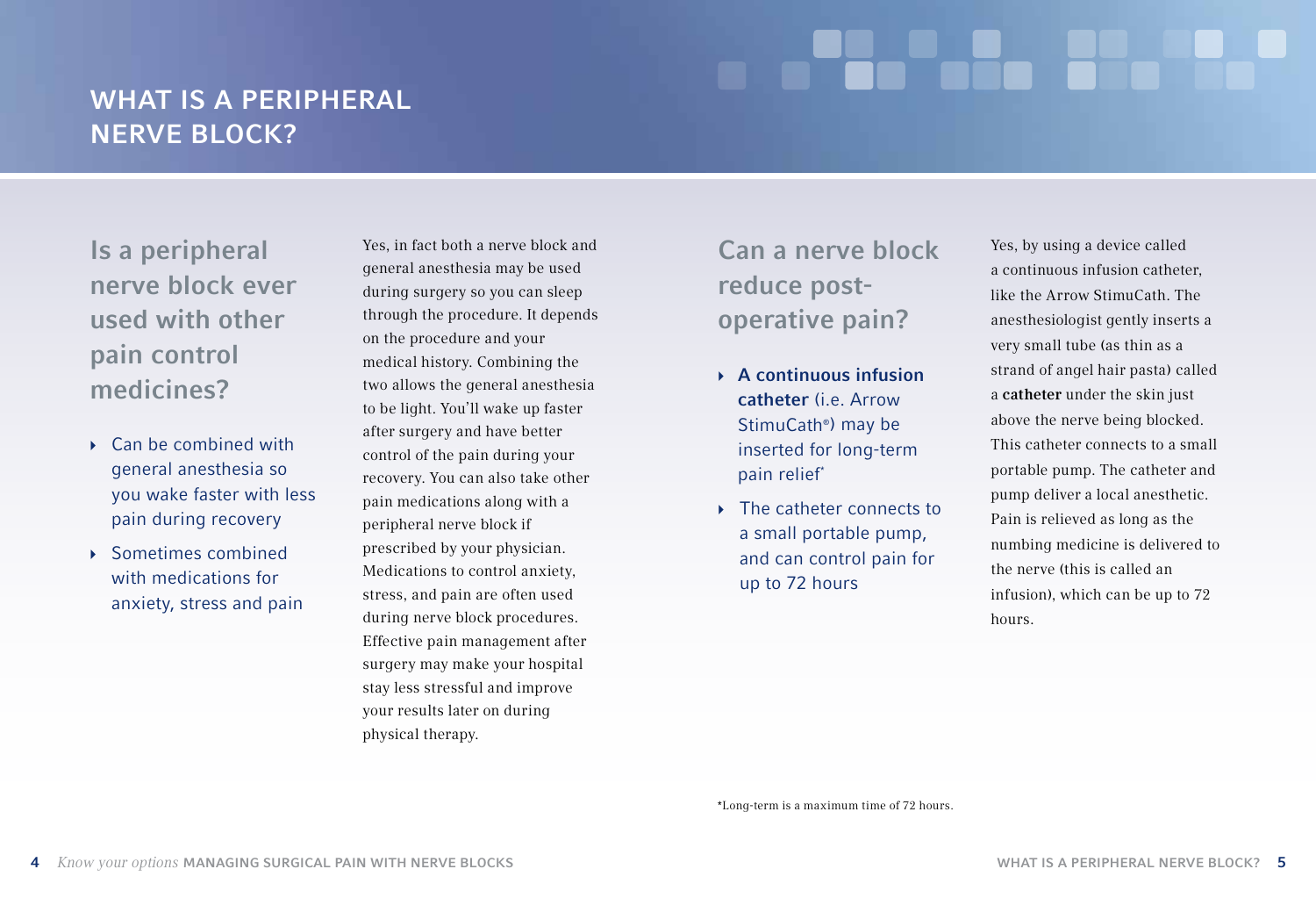## How a peripheral nerve block is given

Your anesthesiologist can provide more details about getting a peripheral nerve block.

Will I get a nerve block in a single dose?

 $\rightarrow$  The block can be a single dose or a continuous infusion up to 72 hours

Peripheral nerve blocks can be delivered in a single injection (i.e. Arrow StimuQuik™) or as a continuous infusion (i.e. Arrow StimuCath). Single injections provide pain relief for several hours, while a continuous infusion can be used to control pain for a few days (up to 72 hours), depending on the type and amount of medication administered. As a general rule, many healthcare providers advise their patients to take pain medication when sensation returns to the blocked area. This may feel like "pins and needles."

When will I be given a nerve block, and how is it done?

- ▶ Given just before surgery
- $\triangleright$  The anesthesiologist locates the nerve painlessly with a nerve stimulator
- $\rightarrow$  He or she then numbs the skin and gently inserts a thin catheter
- $\blacktriangleright$  The catheter sends anesthetic directly to nerve

It's usually done just before surgery in a patient examination room.

First, the anesthesiologist numbs the skin with local anesthesia, inserts a stimulating needle and then uses a small hand-held machine called a nerve stimulator. The nerve stimulator sends a lowlevel electrical signal into your tissue below the skin that helps pinpoint the precise nerve location. The signal will cause a painless muscle twitch, and possibly a tingling sensation. Next, the anesthesiologist gently inserts a very thin catheter (as small as a strand of angel hair pasta) to the nerve location and injects the precise amount of anesthetic needed.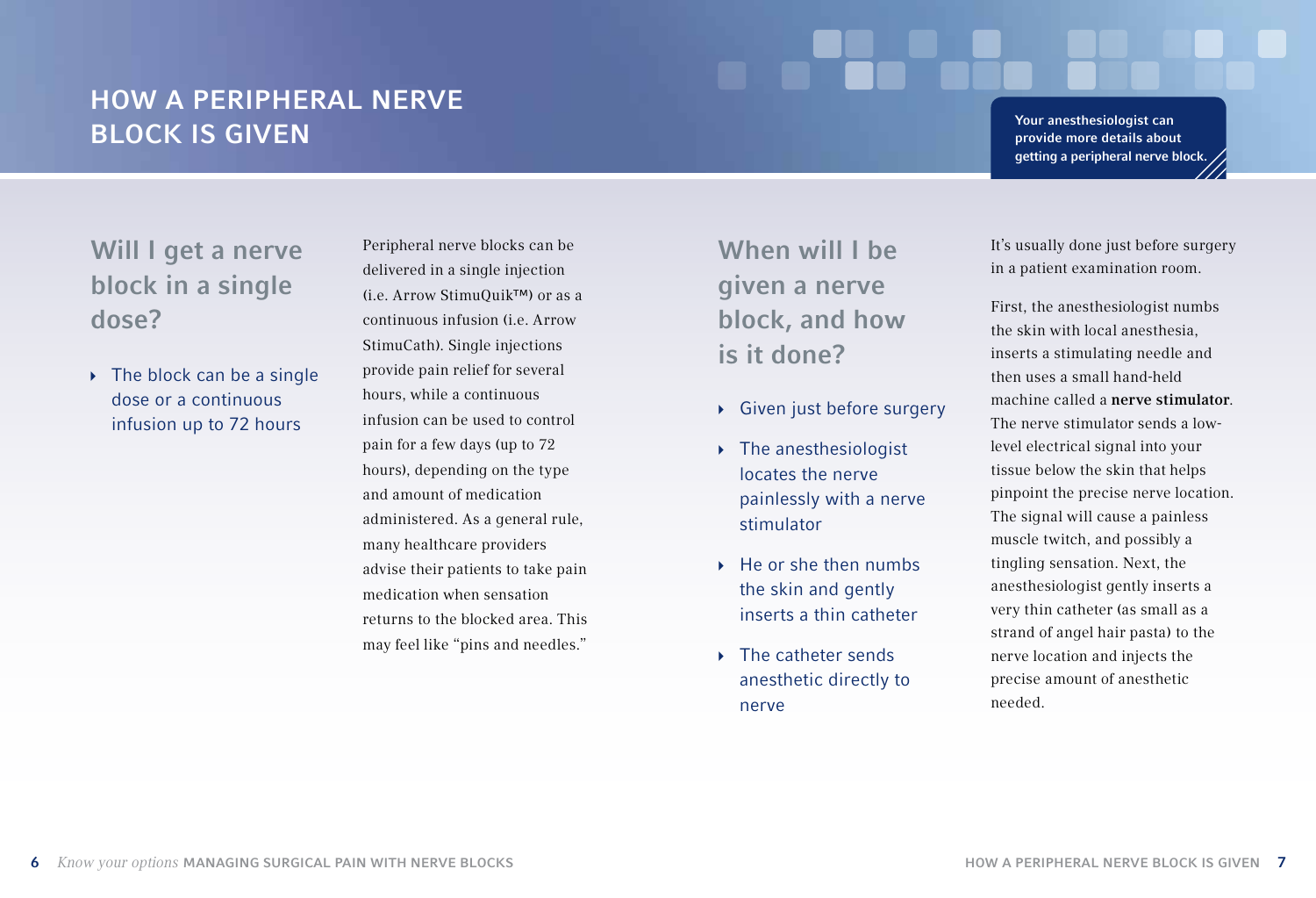## How a peripheral nerve block is given

#### Leg surgery: Femoral nerve blocks

Femoral nerve blocks are used for surgery on the thigh and knee. The block numbs the nerve that transmits signals from much of the front and sides of the thigh and knee. This nerve is relatively close to the skin in the groin area and runs down the leg. A separate block of the sciatic nerve is usually required to fully numb the back of the thigh and lower leg. The sciatic block will be done in much the same way as the femoral nerve block.

#### Here's how the femoral nerve block is typically given:

- $\rightarrow$  The skin around entry site is cleaned and numbed
- $\rightarrow$  The anesthesiologist locates the nerve painlessly with nerve stimulator and needle — you may feel a slight tingling sensation or muscle twitch
- $\rightarrow$  He or she then delivers nerve-blocking anesthesia
- $\blacktriangleright$  If continuous infusion is planned for long-term pain control, a catheter is inserted and connected to a small portable pump
- $\rightarrow$  Numbness usually lasts for several hours with a single dose or until the continuous infusion catheter is removed (up to 72 hours)

Following surgery, you'll need to take special care of your leg until sensation fully returns. (See the section called "Potential complications and side effects" for more information.)



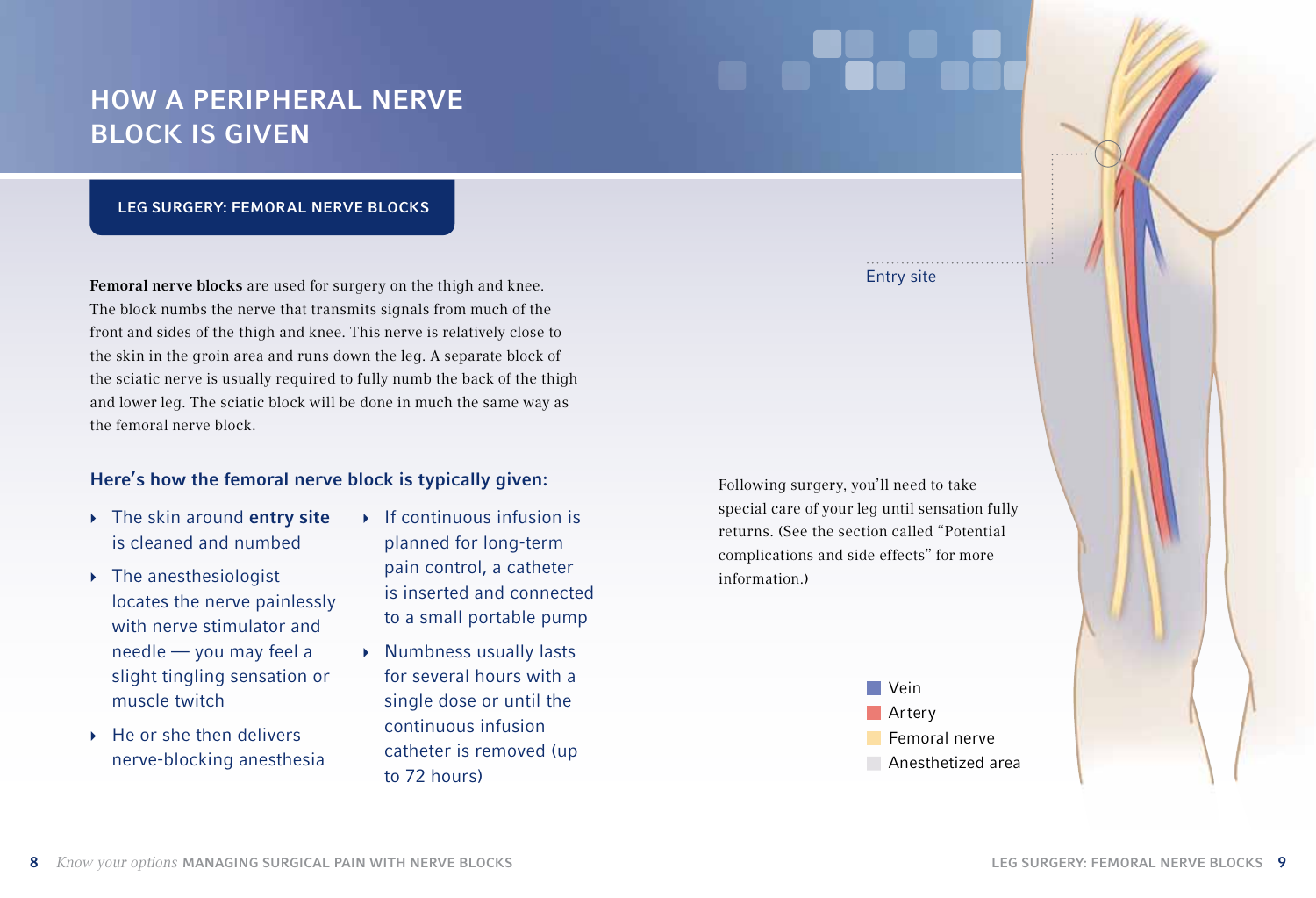## How a peripheral nerve block is given

#### shoulder and arm surgery: Brachial plexus nerve blocks

A brachial plexus nerve block is done for shoulder and arm surgery. It numbs the network of nerves that supply sensation to the chest, shoulder and arm. The block is performed on the front side of your lower neck right above the collarbone.

Following surgery, you'll need to take special care of your shoulder and arm until sensation fully returns. (See the section called "Potential complications and side effects" for more information.)



#### Here's how the brachial plexus nerve block is typically given:

- $\triangleright$  Skin around entry site is cleaned and numbed
- $\triangleright$  The anesthesiologist locates the nerve painlessly with nerve stimulator and needle — you may feel a slight tingling sensation or muscle twitch
- $\rightarrow$  He or she then delivers nerve-blocking anesthesia
- $\blacktriangleright$  If continuous infusion is planned for long-term pain control, catheter is inserted and connected to a small portable pump
- } Numbness usually lasts for several hours with a single dose or until the continuous infusion catheter is removed (up to 72 hours)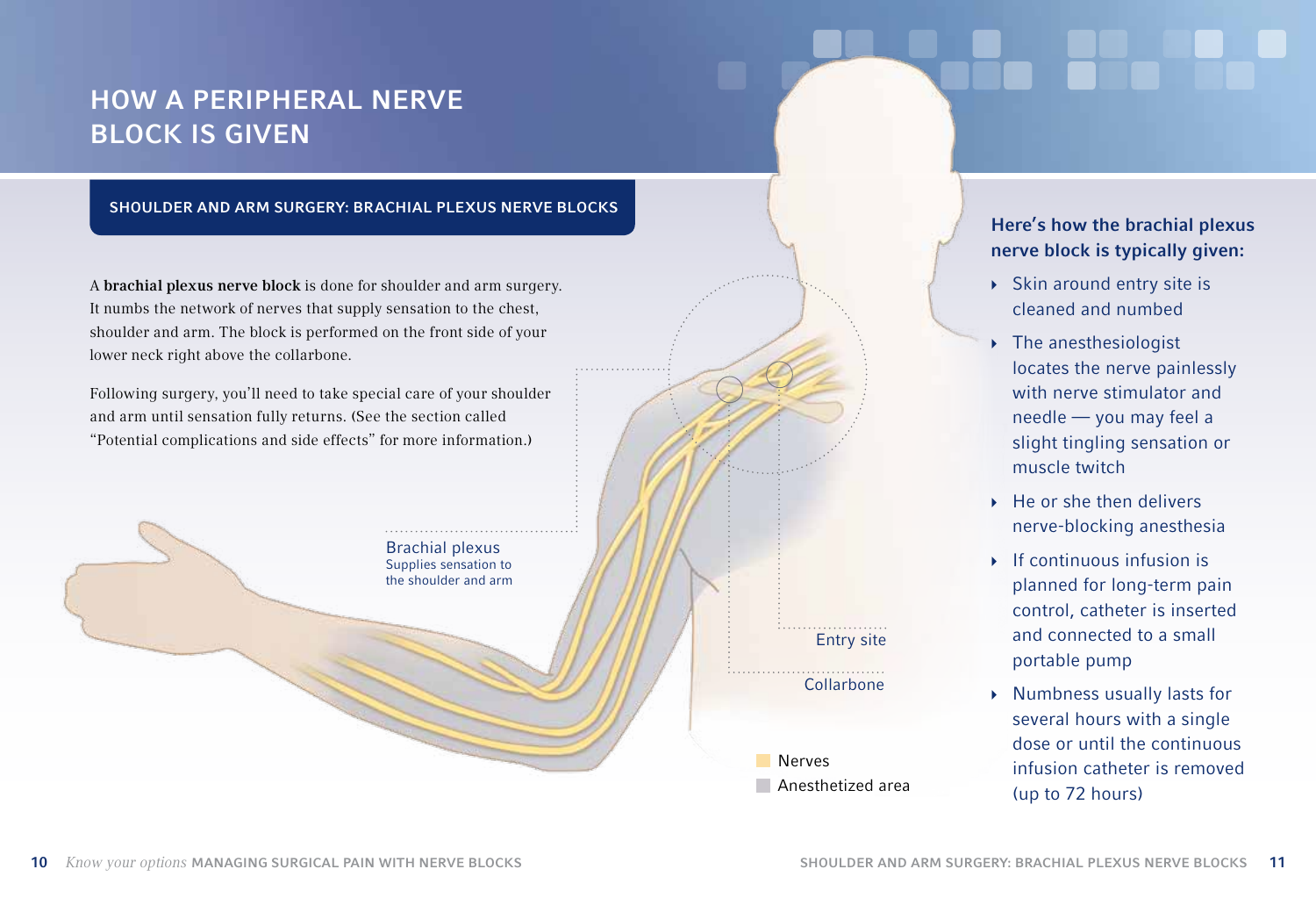## Benefits after surgery

#### Insurance coverage

How will regional anesthesia improve my recovery?

- $\blacktriangleright$  Less side effects than general anesthesia; reduced chance of postoperative nausea and vomiting.
- ▶ Probably go home sooner
- ▶ May improve results during physical therapy
- $\rightarrow$  Typically, full sensation returns three to six hours after infusion ends

Continuous infusions may allow you to go home much faster after surgery. They not only provide better pain control, but also have fewer side effects than traditional oral pain medications, such as opiates. Because you'll be more comfortable, you may also recover faster and enjoy improved results from physical therapy.

The catheter and pump are easy to use. Your nurses will give you and your family helpful information. Once continuous infusion is finished, your doctor will remove the catheter. Full sensation should return 3 to 6 hours after the infusion ends.

## Will there be additional costs for a nerve block?

 $\rightarrow$  Be sure to check with the hospital billing office and your insurance company before surgery so you know what is covered

After you talk with your surgeon and/or anesthesiologist about a peripheral nerve block, check with the hospital billing office and your insurance provider about coverage for nerve blocks. To make an informed decision, you should know which costs your insurance will cover, as well as possible deductibles for services like a peripheral nerve block and/or a visiting nurse.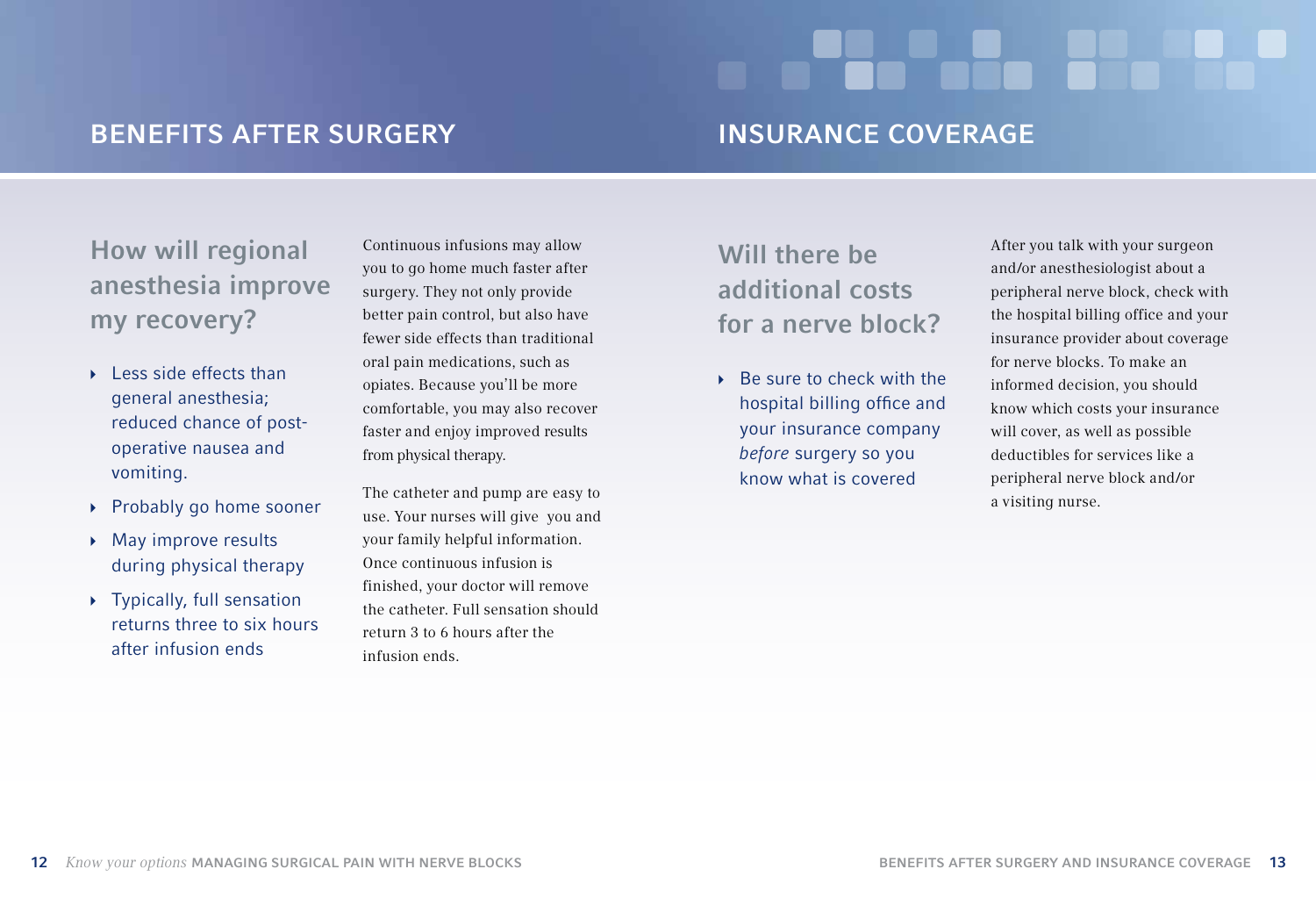## Potential complications and side effects

Tell your anesthesiologist if you or a family member has had a problem with anesthesia.

Should I tell my doctor about allergies or existing medical conditions?

- } Tell your doctor about your allergies, medications, medical history and experience with anesthesia
- $\rightarrow$  If a family member has had a bad experience with anesthesia, tell the doctor that, too

Yes. Tell your surgeon and anesthesiologist about any problems you or a family member have had with anesthesia. That includes injections at the dentist's office. You should also tell your doctor about any allergies or side effects to drugs; any medication taken during the last four weeks, including non-prescription medication and herbal supplements; any bleeding disorder, frequent bruising with minor injuries or recurrent nosebleed; any medical condition involving your heart, lungs, kidney or liver function; nervous system or psychiatric problems; or problems with your metabolic system (like diabetes, thyroid problems or genetic disease).

If I feel anything "funny" during the nerve block, should I tell the anesthesiologist?

#### Tell the anesthesiologist about any unusual sensations involving:

- $\rightarrow$  Hearing
- $\blacktriangleright$  Eyesight
- } Sense of taste
- ▶ Anxiety
- } Muscle spasms
- $\triangleright$  Breathing

Be sure to report any unusual sensations to your doctor, especially at the start of the block procedure, including a metallic taste in your mouth; ringing in your ears; odd hearing or visual sensations; or any feelings of anxiety or muscle spasms. The injection of local anesthetics can sometimes cause a drop in blood pressure or heart rate, which is usually easy to treat. Side effects that require resuscitation are extremely rare and are most often associated with severe preexisting illness — another reason to tell your surgeon and anesthesiologist about any preexisting medical conditions.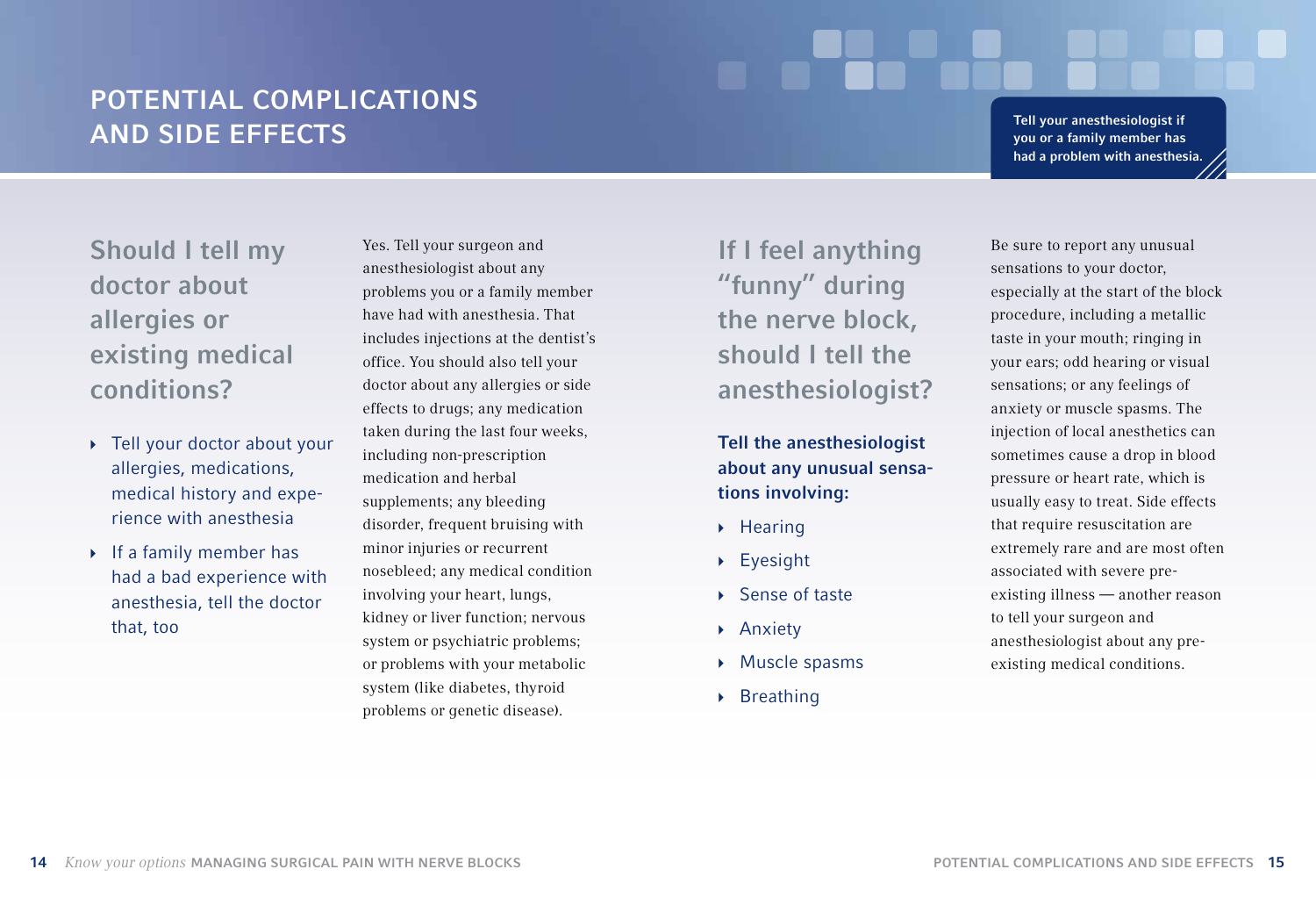## Potential complications and side effects

Should I expect some bleeding where the peripheral nerve block is inserted?

- $\blacktriangleright$  Minor bruises are common; bleeding and infection are not common
- $\rightarrow$  The anesthesiologist and medical team will take special precautions to prevent infection

Minor bruising is common from the block injection and usually goes away in a couple of days, but bleeding and infection at the nerve block puncture site are rare. To reduce the risk, your doctor will thoroughly review your medical history, discuss any medications you're taking (including non-prescription and herbal supplements) and give you a physical examination. The anesthesiologist will take special precautions when he or she performs the nerve block, including cleaning the insertion site. Also, the entire surgical team will wear all necessary protective gear.

# What about using ice or a heating pad?

- ▶ Don't use them; because the limb is numb, you won't know if ice or heating pads have damaged the skin
- } Your doctor may recommend a temperature-controlled device
- ▶ Avoid bumps or falls
- $\rightarrow$  Watch for signs of injury and/or infection, including swelling, warmness, or redness
- $\blacktriangleright$  If you notice any of these, call your doctor

Avoid both ice packs and heating pads on numb limbs. Because you won't feel excessive heat or cold applied to the area, you could damage your skin. Instead, your doctor may suggest a special temperature-controlled device. Also, take care to avoid bumps or falls — because of the numbness you might miss signs of injury or infection, such as swelling, warmness or redness. Even if you do take good care of yourself, check often for these signs; if you notice them, call your doctor immediately.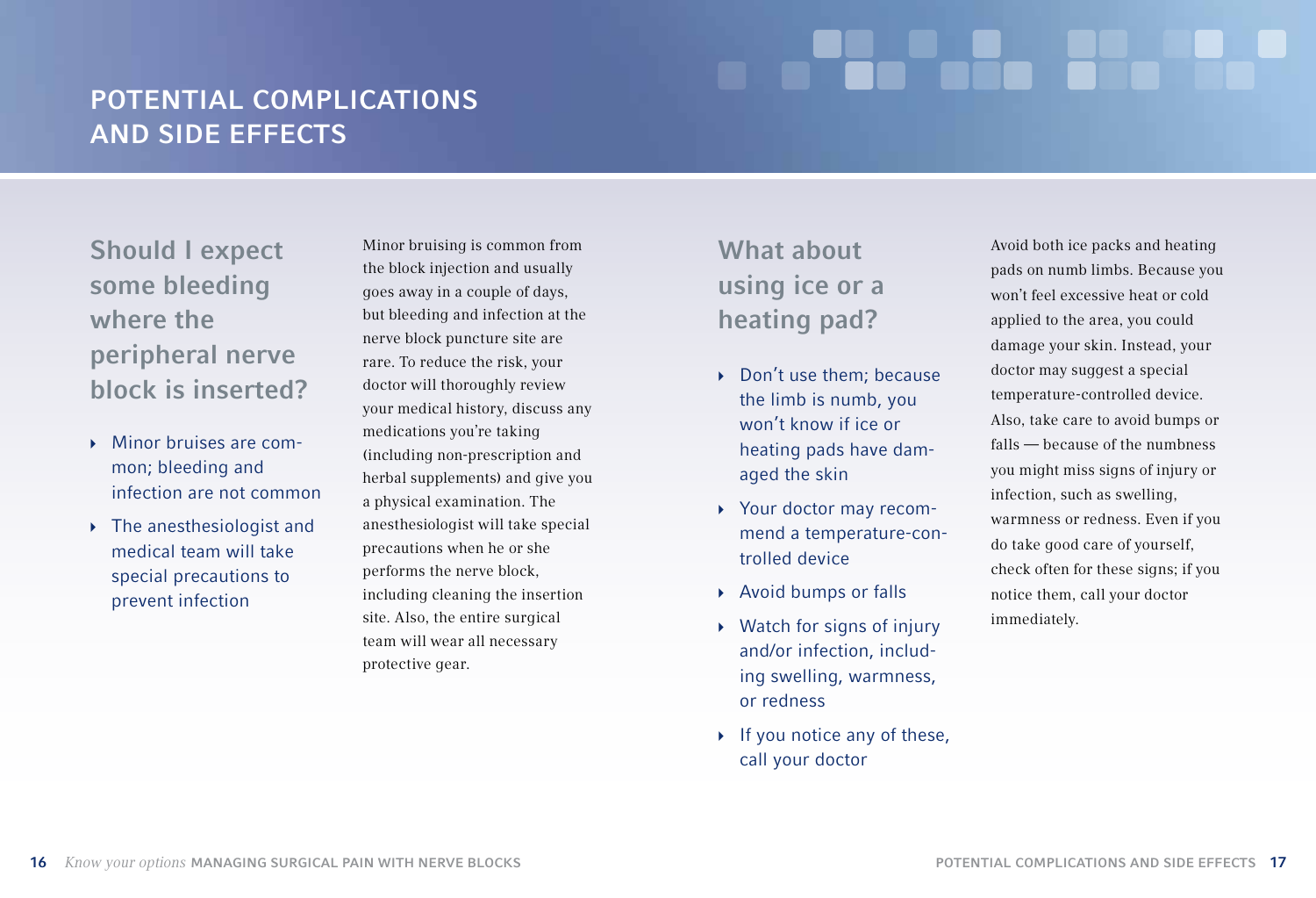## Potential complications and side effects

Ask your doctor if a peripheral nerve block is right for you.

Should I avoid any activities after my nerve block?

- ▶ Don't walk without crutches
- } Don't walk unassisted
- ▶ Don't drive or operate machinery within 24 hours after block, or as long as you feel numbness or weakness

If you've had a femoral or sciatic nerve block, don't try to walk without crutches and somebody helping. Unassisted walking may result in bumps or falls that could lead to injury. Also, don't drive or operate any machinery in the first 24 hours after your nerve block and for as long as you feel any numbness or weakness.

## Are there any side effects I should know about?

#### Femoral nerve block:

**Few side effects** 

#### Brachial plexus nerve block:

- ▶ Most side effects are temporary and go away on their own
- ▶ Tell your doctor immediately if you notice anything unusual

Temporary side effects are more common with brachial plexus blocks than femoral blocks. They can happen if other nerves in the arm, shoulder and neck are numbed. These side effects almost always go away by themselves. Still, tell your doctor if you notice unequal pupils or a slight drooping of one eyelid; mild hoarseness or a stuffy nose; or heavy breathing or shortness of breath. This last side effect can occur if a nerve that goes to the diaphragm (a breathing muscle) is numbed. Because of this last side effect, a brachial plexus nerve block may not be ideal for people with lung disease. Other rare, but serious complications may include anesthetic toxicity and nerve damage.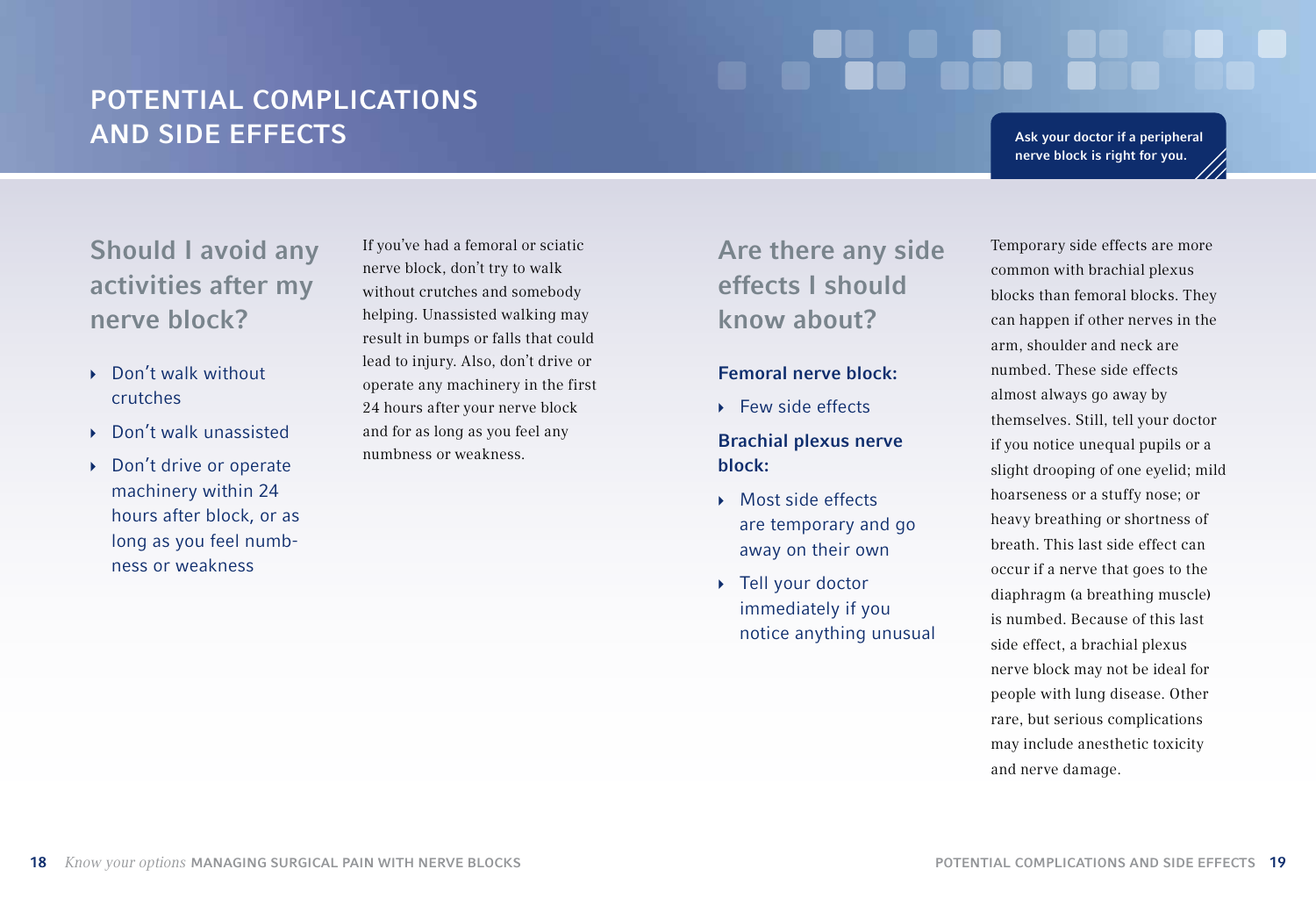# an an Caballach an Caballach

# common terms

| Anesthesia                             | Any medicine that reduces or eliminates pain.                                                                                            |                               | the catheter for your nerve block.                                                                                                        |
|----------------------------------------|------------------------------------------------------------------------------------------------------------------------------------------|-------------------------------|-------------------------------------------------------------------------------------------------------------------------------------------|
| Anesthesiologist                       | The physician who will give you the medication<br>that controls pain during your surgery.                                                | <b>Femoral nerve</b><br>block | Regional anesthesia delivered to your leg for<br>surgery on the thigh and/or knee.                                                        |
| <b>Brachial plexus</b><br>nerve block  | Regional anesthesia given for arm surgery.<br>The block is performed on the front side of your<br>lower neck right above the collarbone. | <b>Peripheral nerve</b>       | Peripheral nerves send messages to and from<br>your brain about sensation and movement.                                                   |
| <b>Catheter</b>                        | A thin plastic tube as small as a strand of<br>angel hair pasta that's used to deliver regional<br>anesthesia.                           | <b>Regional</b><br>anesthesia | Pain medicine used to control sensation in a<br>particular place. Similar to when the dentist<br>numbs your mouth before filling a tooth. |
| <b>Continuous</b><br>infusion catheter | A catheter used for constant, long-term delivery<br>of anesthesia to a nerve to block pain.                                              | <b>General</b><br>anesthesia  | Medicine that affects the whole body to<br>make you unconscious and unable to feel any<br>sensation at all.                               |
| <b>Entry site</b>                      | The place where the anesthesiologist will insert                                                                                         | <b>Sciatic</b><br>nerve block | Regional anesthesia delivered to the sciatic nerve<br>to numb the back of your leg.                                                       |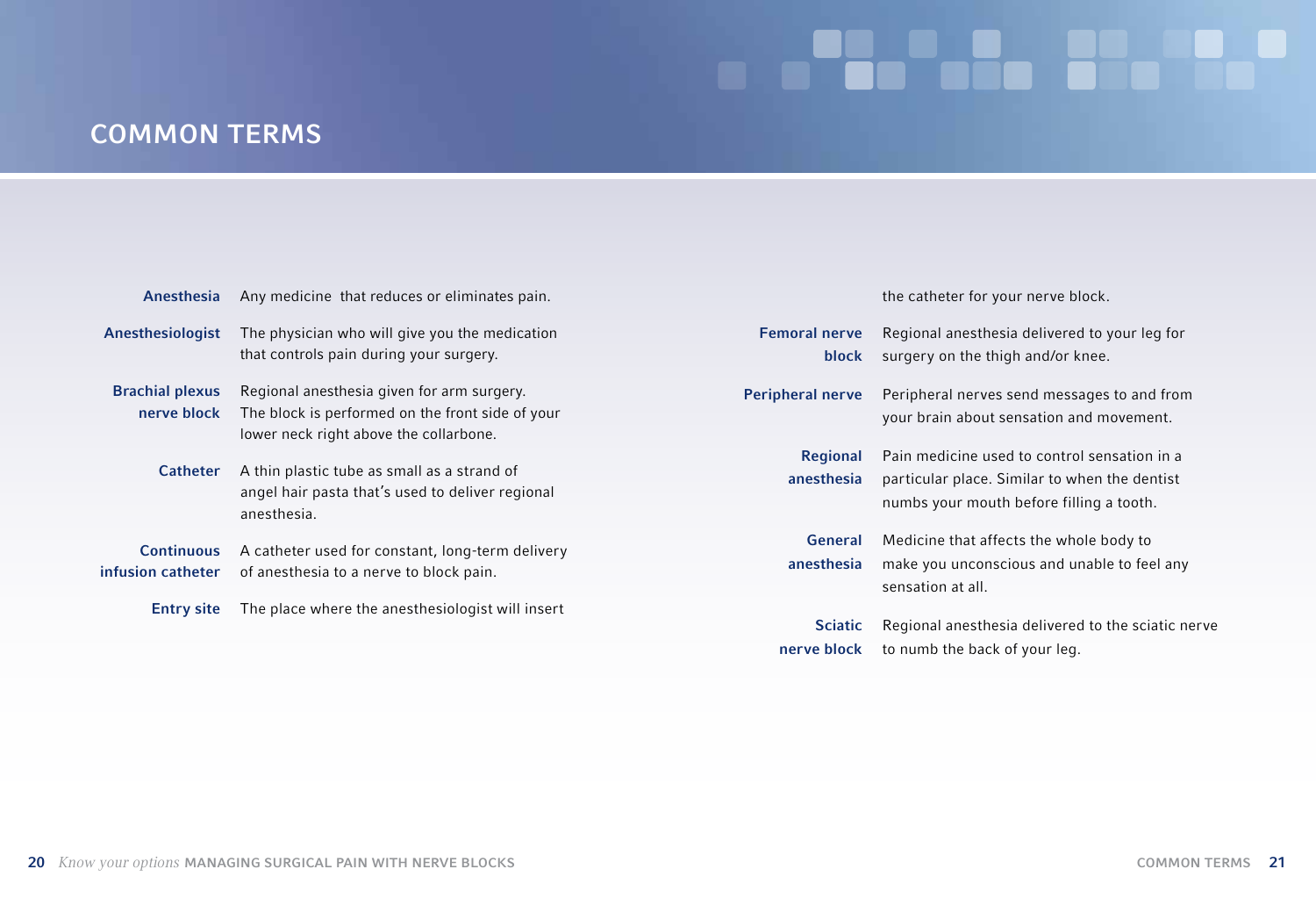# **NOTES**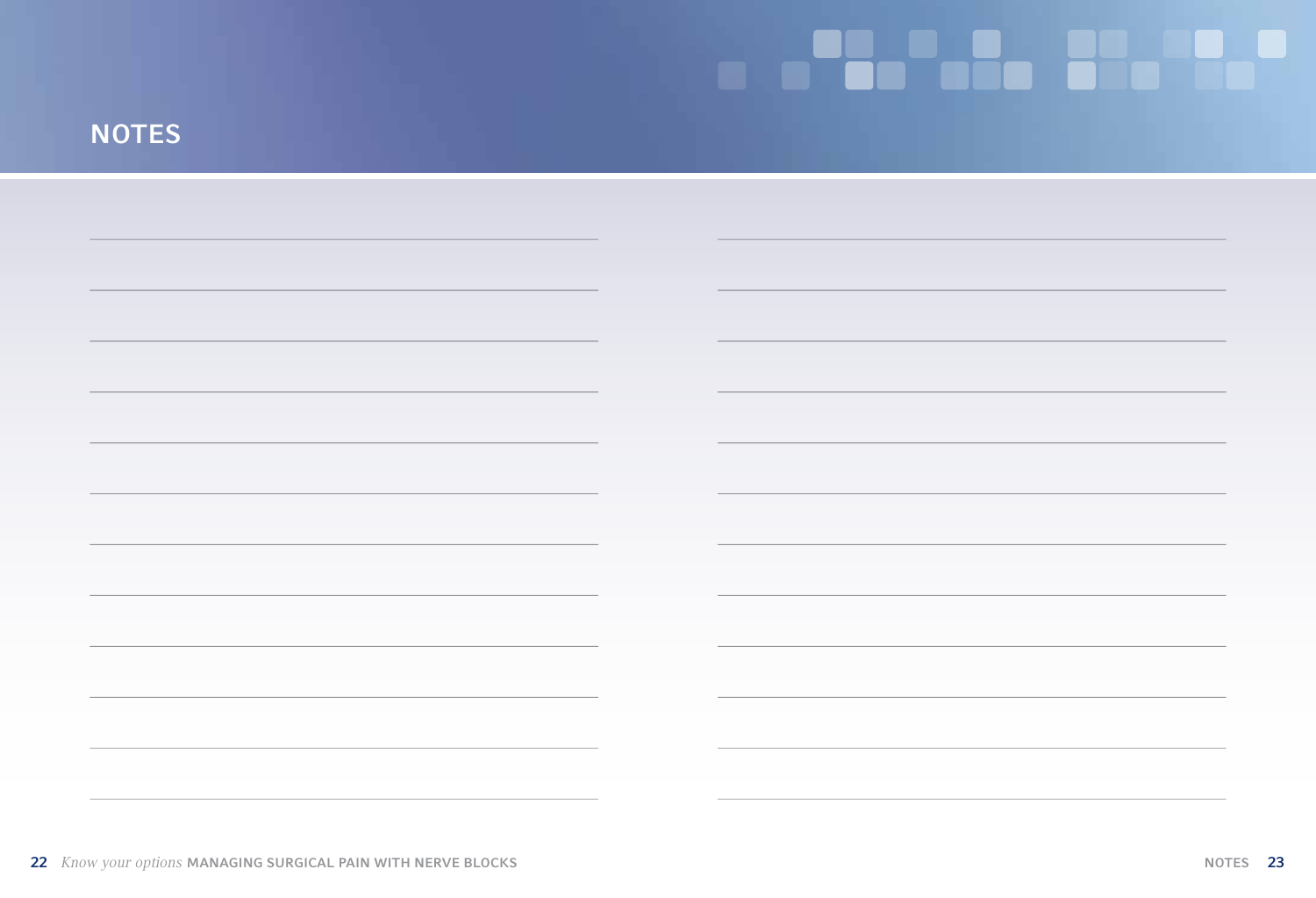#### **NOTES**

#### REFERENCES :

Boezaart, A.P., De Beer, J.F., Nell, M.L. "Early Experience With Continuous Cervical Paravertebral Block Using a Stimulating Catheter." Reg Anesth Pain Med, September–October 2003, Vol. 28, No. 5, pp. 406–413.

Wehling, M.J., Koorn, R., Leddell, C., Boezaart, A.P. "Electrical Nerve Stimulation Using a Stimulating Catheter: What Is the Lower Limit?" Reg Anesth Pain Med, May–June 2004, Vol. 29, No. 3, pp. 230–233.

Ilfeld, B.M., Morey, T.E., Wright, T.W., Chidgey, L.K., Enneking, F.K. "Interscalene Perineural Ropivicaine Infusion: A Comparison of Two Dosing Regimens for Postoperative Analgesia." Reg Anesth Pain Med, January–February 2004, Vol. 29, No. 1, pp. 9–16.

Cohen, N.P., Levine, W.N., Marra, G., Pollock, R.G., Flatow, E.L., Brown, A.R., Bigliani, L.U. "Indwelling Interscalene Catheter Anesthesia in the Surgical Management of Stiff Shoulder: A Report of 100 Consecutive Cases." J Shoulder Elbow Surg, July–August 2000, Vol. 9, No. 4, pp. 268–274.

Williams, Brian A., M.D., M.B.A. "Economics of Nerve Block Pain Management After Anterior Cruciate Ligament Reconstruction: Potential Hospital Cost Savings via Associated Post-Anesthesia Care Unit Bypass and Same-day Discharge." Anesthesiology. March 2004, Vol. 100, No. 4, pp. 697–706.

Salinas, F.V., Neal, J.M., Sueda, L.A., Kopacz, D.J., Liu, S.S. "Prospective Comparison of Continuous Femoral Nerve Block With Nonstimulating Catheter Placement Versus Stimulating Catheter-Guided Perineural Placement in Volunteers." Reg Anesth Pain Med, May–June 2004, Vol. 29, No. 3, pp. 212–220.

Pham, D.C., Kick, O., Collet, T. "Continuous Peripheral Nerve Block With Stimulating Catheters." Reg Anesth Pain Med, March–April 2003, Vol. 28, No. 2, pp. 83–88.

Salinas, F.V. "Location, Location, Location: Continuous Peripheral Nerve Blocks and Stimulating Catheters." Reg Anesth Pain Med, March–April 2003, Vol. 28, No. 2, pp. 79–82.

Boezaart, André P. and Kosmach, Steven 2006. Understanding Nerve Blocks for Surgery and Acute Pain A guide for patients and non-anesthesiologists and non-surgeon healthcare providers Iowa: Regional Anesthesia Study Center of Iowa (RASCI) and RAEducation.com LLC

Stevens, et al. "Does interscalene catheter placement with stimulating catheters improve post operative pain or functional outcome after shoulder surgery? A prospective, randomized and double-blinded study." Reg Anesth Pain Med, Feb 2007, pp 442-447.